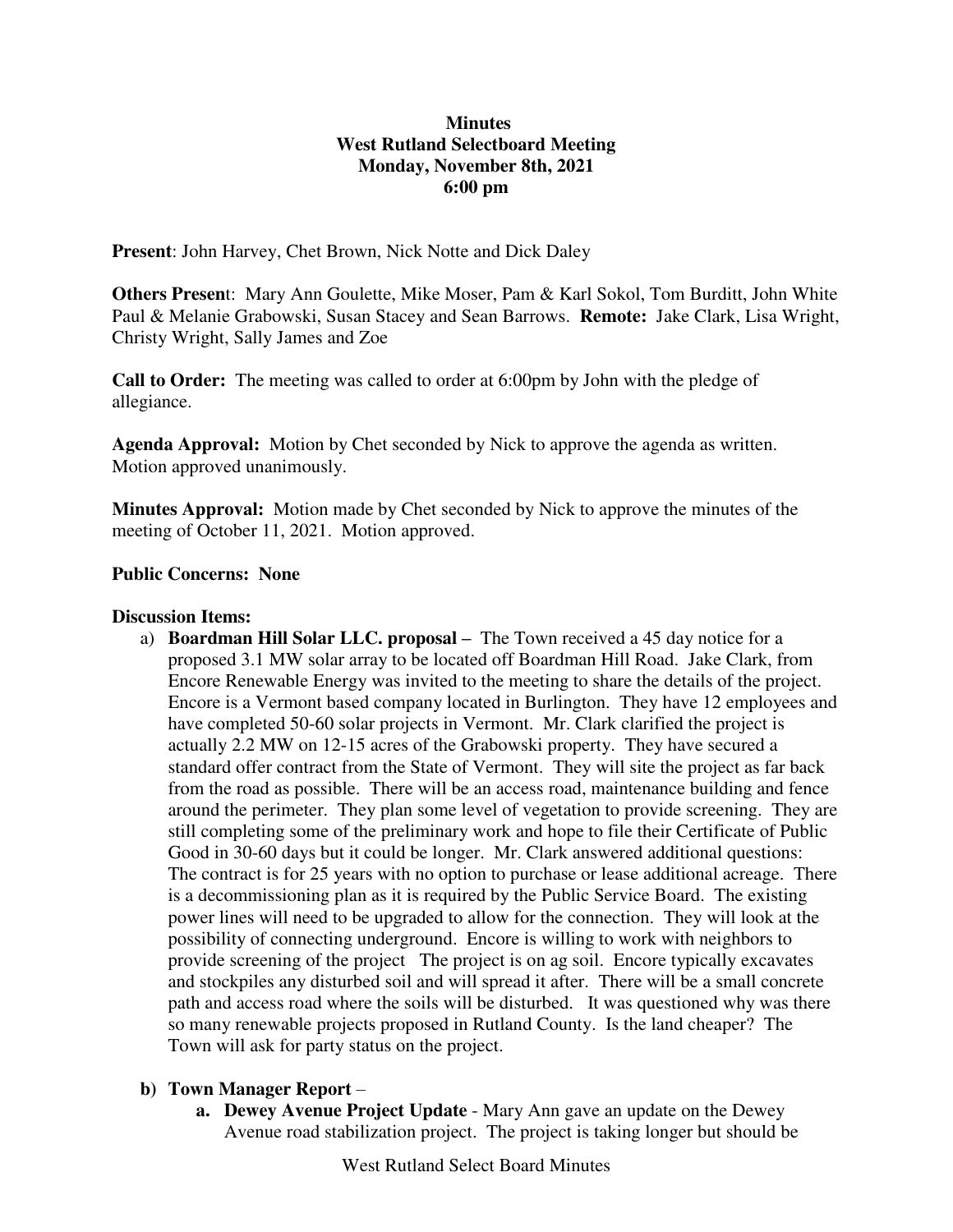finished in two weeks. We uncovered more unsuitable road material than initially thought resulting in an extra \$15,000 cost. We are still within budget.

b. **Grandpa's Knob Project Update -** Sam Carlson provided an email with a monthly project update to all the towns. Mary Ann will post it on the town's website. The Town of Hubbardton Selectboard sent a letter asking our support to oppose the Grandpa's Knob wind proposal citing preservation of the Hubbardton Battlefield. Ms. Sokol also questioned if we had the exact location of the proposed turbine and if it would interfere with the hangliders. Mary Ann said that Sam Carlson did send the location after the last meeting:

The center of the proposed turbine pad is at: Longitude W073° 06' 32.00" Latitude N043° 39' 37.00"

this is also

Vermont State Plane Coordinate (in U.S. Survey Feet) North 423,476.2276' East 1,479,285.9394'

# **Action Items**

- **c. Salt Purchase –** The price of \$80.31 per ton is negotiated by the State. We normally purchase 1,000 tons of the treated clearlane deicer with delivery in June. Motion made by Chet seconded by Dick to purchase 1,000 tons of salt at the price of \$80.31. Motion approved.
- **d. Grants in Aid Equipment Purchase –** The VT Department of Environmental Conservation is offering a grant for an equipment purchase to support (MRGP) Municipal Roads General Permit implementation. We want to apply for a leaf blower. The grant will cover 80% of the cost or \$5,600 of the equipment cost. Motion made by Chet seconded by Dick. Motion approved.
- **e. REMC Appointment –** New legislature that requires the creation of a Regional Emergency Management Committee (REMC) to coordinate and support all emergency planning and preparedness. The Local Emergency Management Director is one voting member. They are looking for a second appointment. Michael Skaza, our fire chief, has agreed to serve for the Town of West Rutland. Motion made by Chet seconded by Nick to appoint Michael Skaza, fire chief, as a member of the REMC. Motion approved.
- **f. ESRA Trail Grant letter of support** We were approved to apply for Phase 3 of the marsh trail with the Audubon Society. We expect to ask for \$40,000 and will split the 10% match with the Audubon Society. Motion made by Dick seconded by Nick to send a letter of support for the ESRA Grant. Motion approved.

## **Board Member Concerns:**

Dick – some manholes on Pleasant Street that need a riser near Nick's house and Johnson's. Also, the hedge row on Durgy Hill needs trimming, it's difficult to see oncoming traffic. Also, waiting for the 25 mph speed limit signs to be installed.